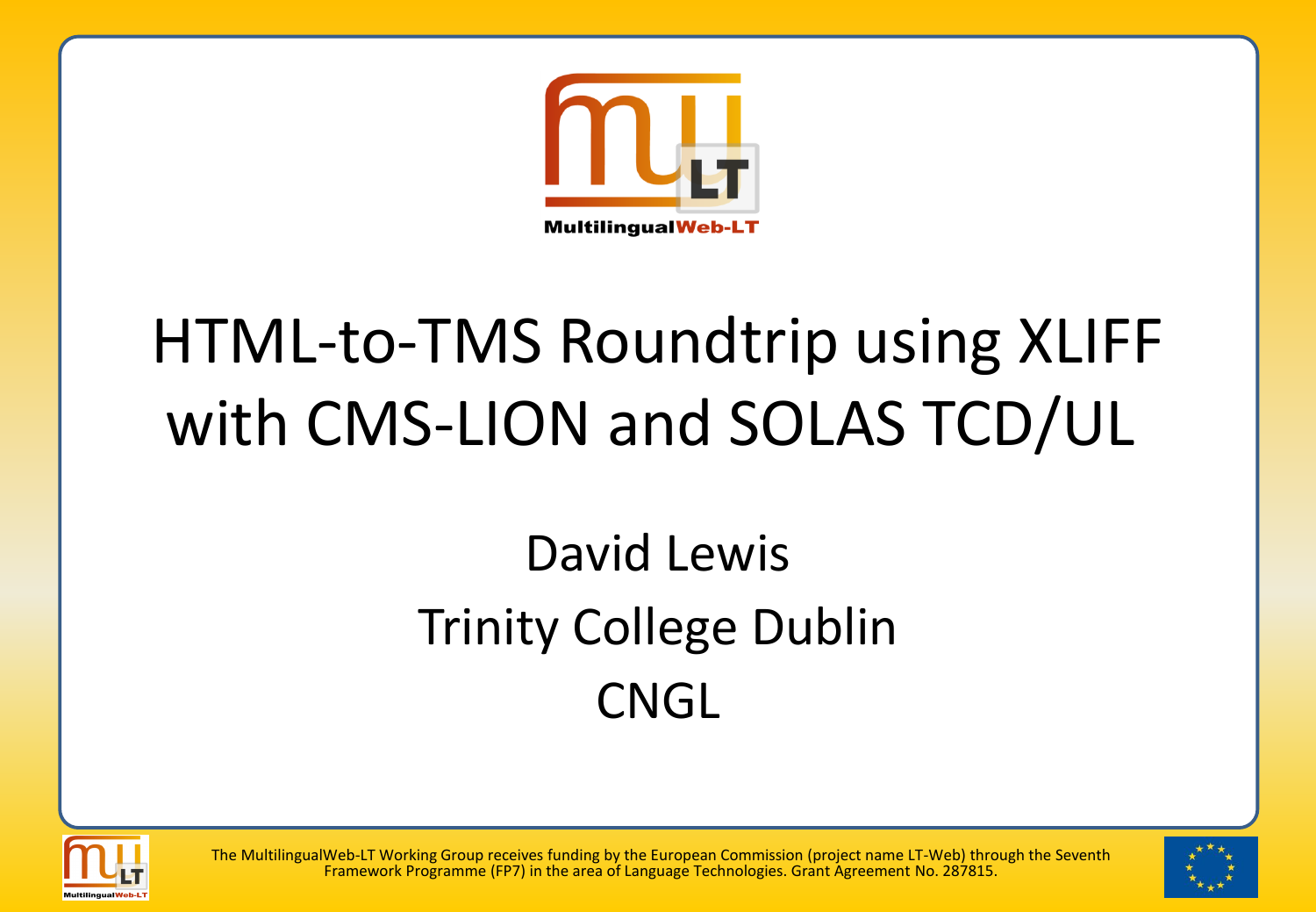# **Objectives**

- An end-to-end interoperability investigation platform
	- Not a commercial platform
- Based on integrated interoperability research platforms from CNGL
	- Mapping between standards
	- Federated services, workflow and logging
	- Link Data Integration
- Used to prototype feasibility of mapping between formats
	- ITS-XLIFF Mapping
	- ITS-PROV-O and NIF in RDF
	- LT integration
	- CMS integration CMIS web service



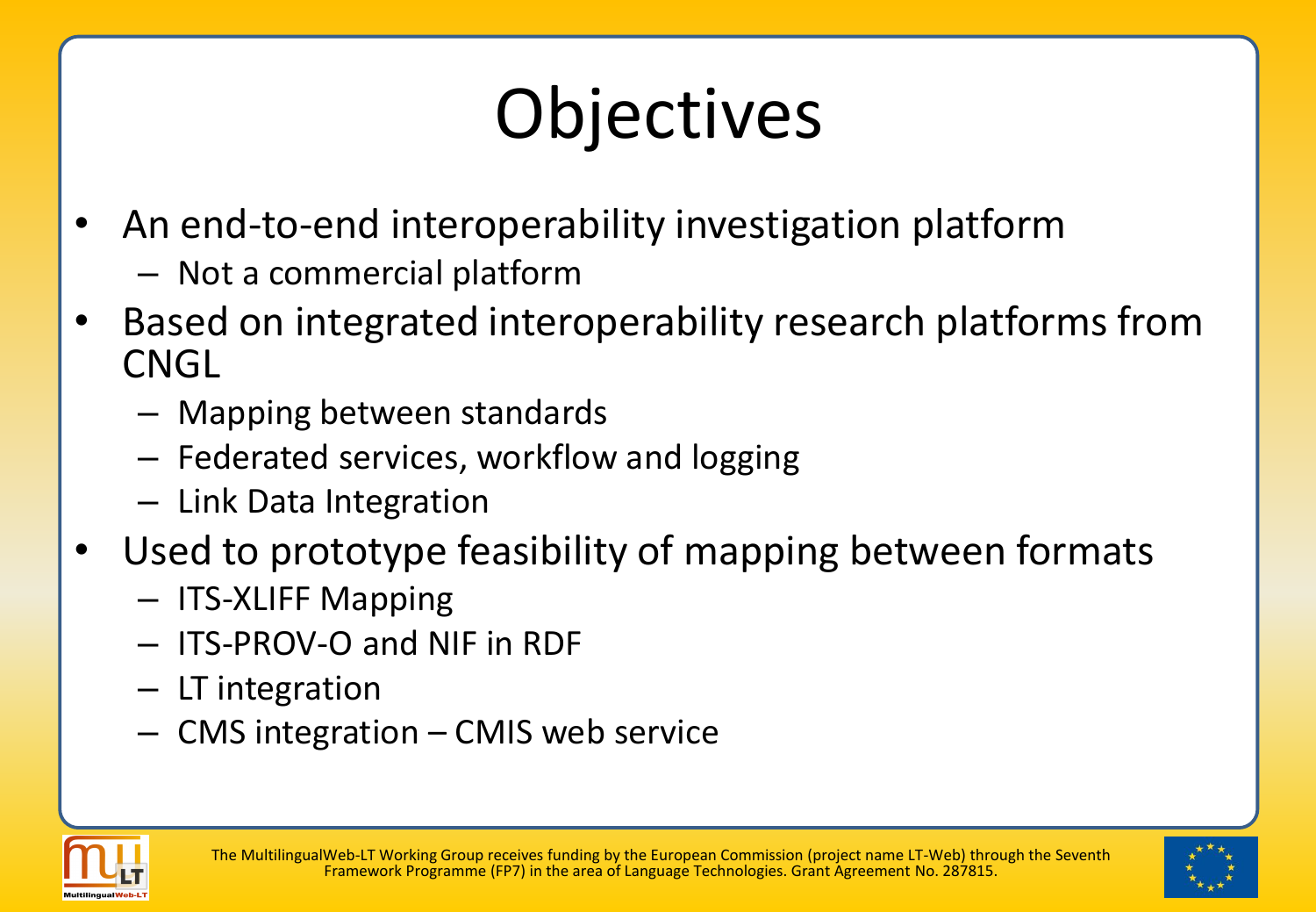# Mapping Benefits

#### • OASIS XLIFF

- Transport ITS, phases mapped to PROV-O
- Integration with existing TMS/CAT
- W3C Provenance (PROV) recommendation
	- Record fine grained process execution as linked data that can be distributed across multiple client and LSP systems
	- interlinked and queries in a standard manner.
- OASIS Content Management Information Service (CMIS) standard
	- Retrieve those documents regardless of the CMS used by client
	- Externally associate multiple ITS rules with whole groups of document



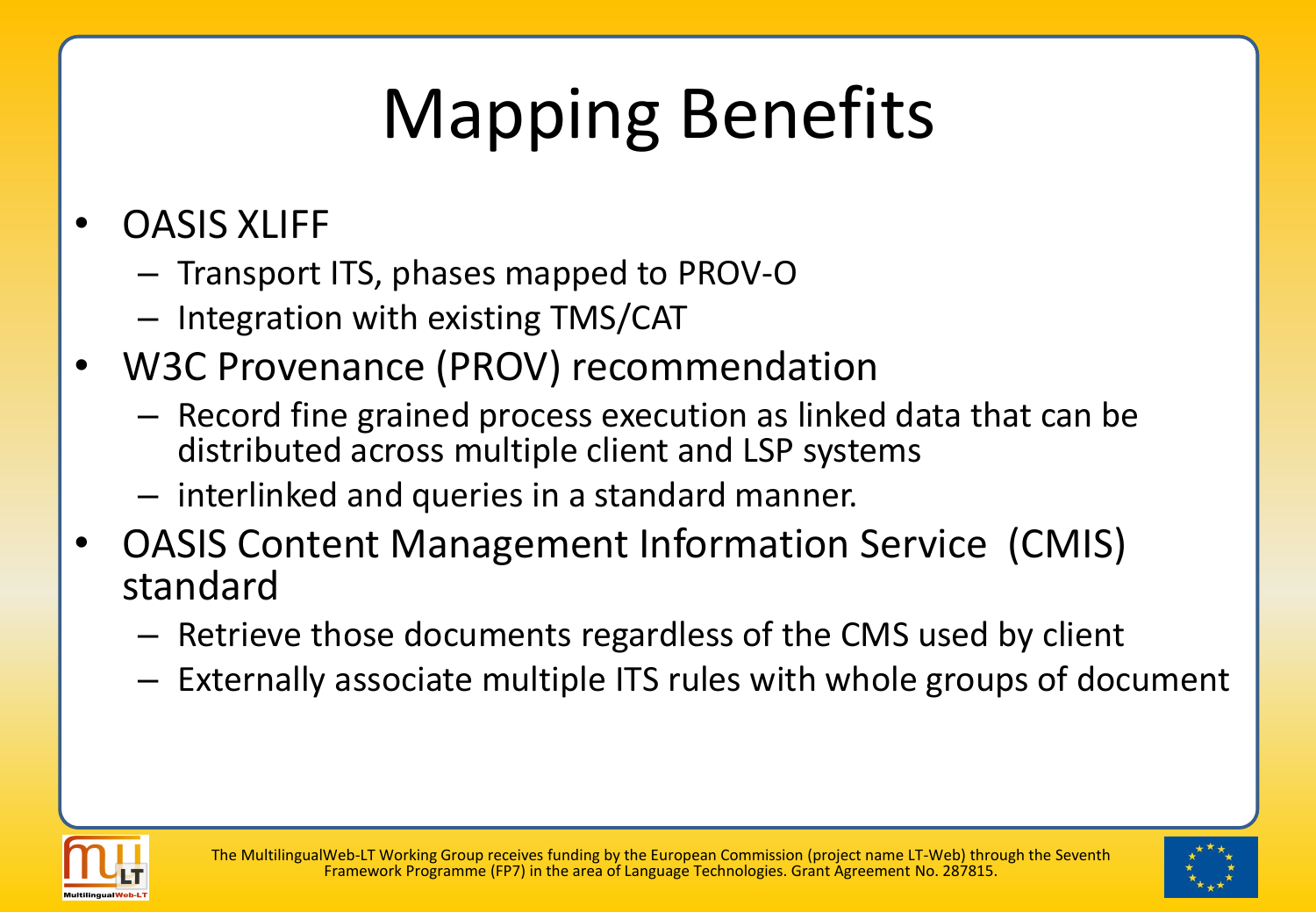

MultilingualWeb-LT

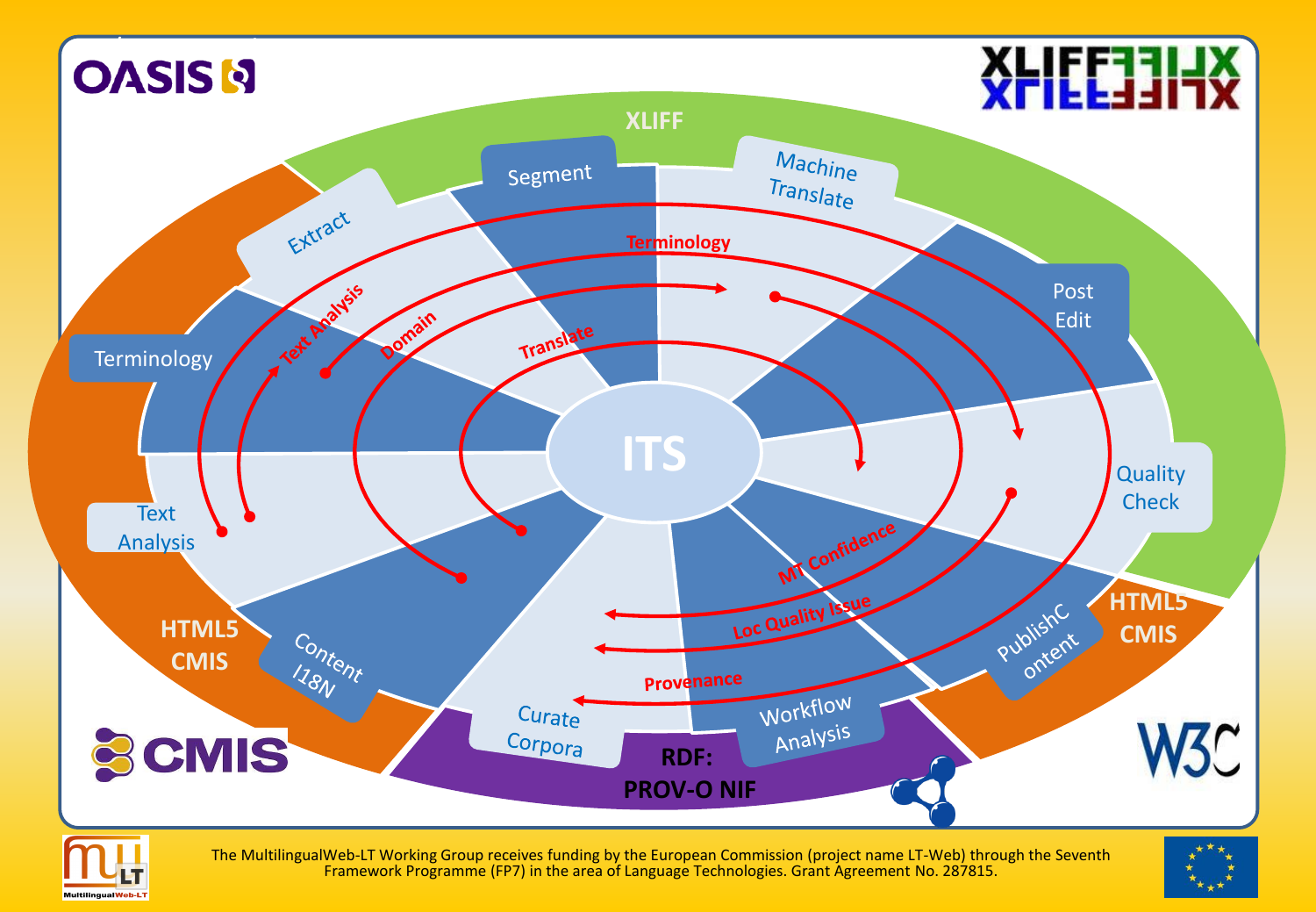

#### System Architecture





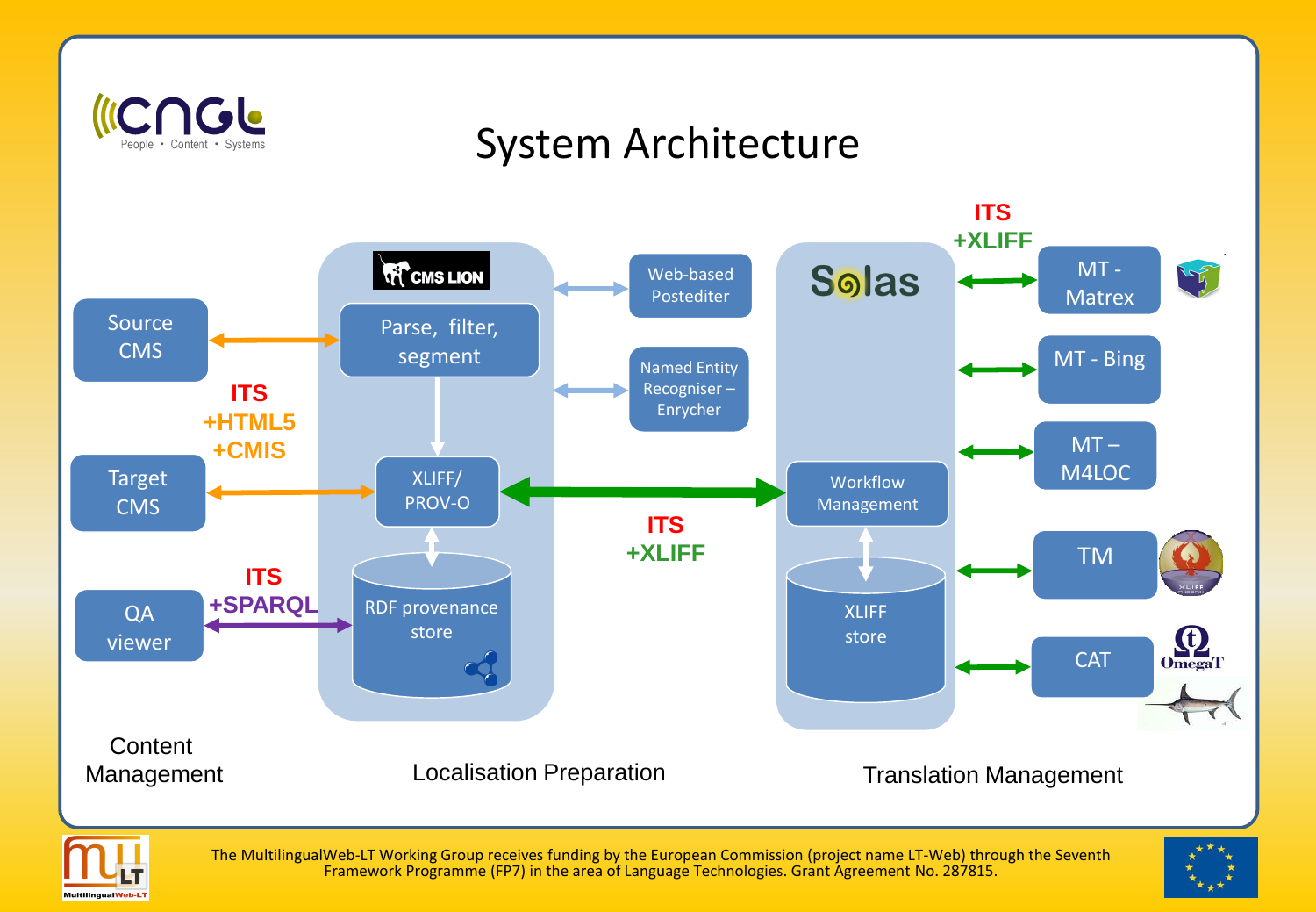

### Future Directions